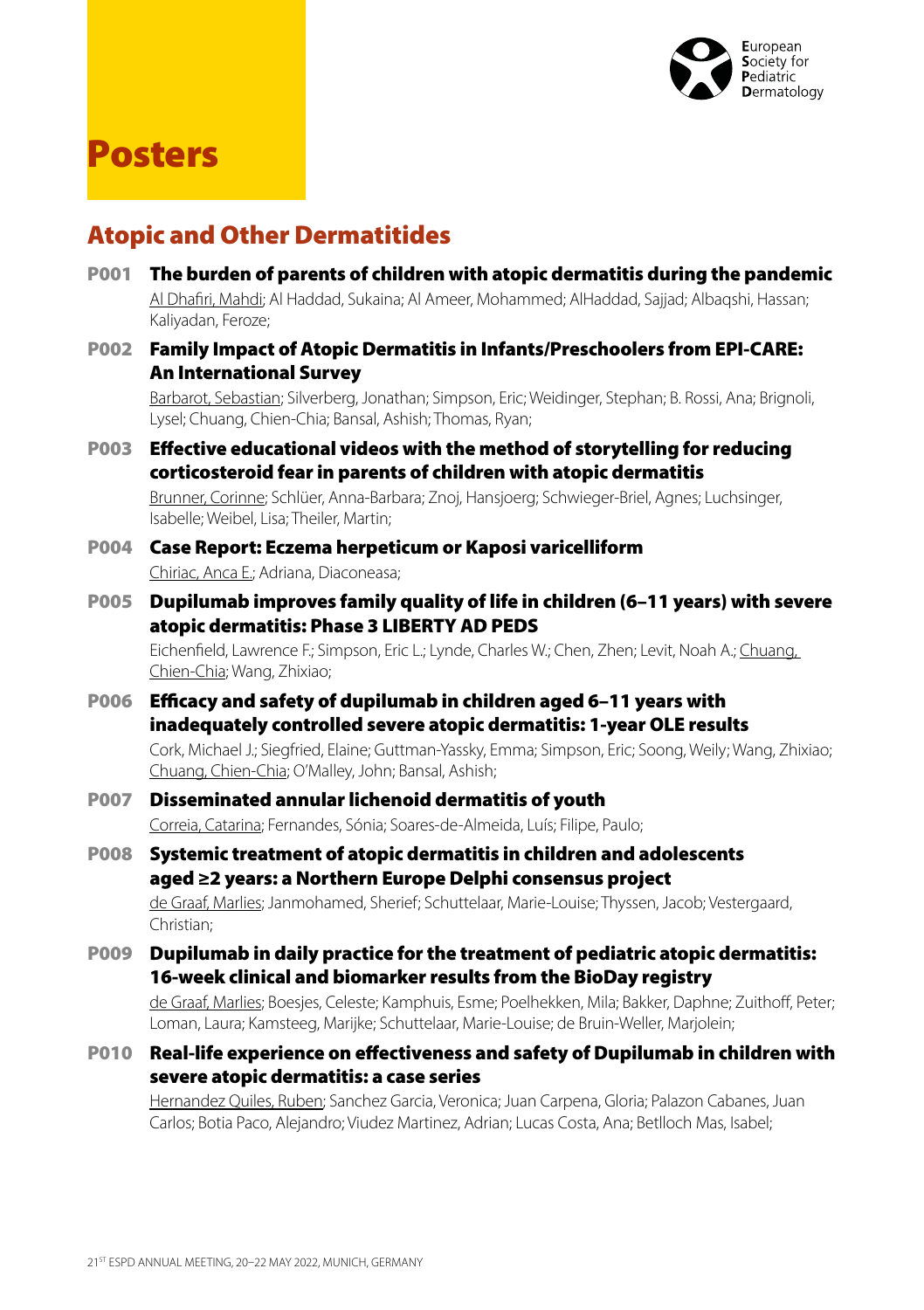P011 "Different effects of emollient creams on the skin barrier of patients with a history of atopic dermatitis"

Danby, Simon G.; Andrew, Paul V.; Taylor, Rosie N.; Kay, Linda J.; Chittock, John; Pinnock, Abigail; Ulhaq, Intisar; Fasth, Anna; Carlander, Karin; Holm, Tina; Cork, Michael J.;

P012 Global variation in neonatal skincare practices: could this help to explain differences in AD prevalence?

Husain, Isra; Kamp, Erin; Felton, Jessie; Mukhopadhyay, Somnath;

P013 Atopic dermatitis beyond childhood: Prevalence and characteristics of atopic dermatitis among young adult females and males

Johansson, Emma; Kull, Inger; Bergström, Anna; Melén, Erik; Jonsson, Marina; Lundin, Susanne; Wahlgren, Carl-Fredrik; Ballardini, Natalia;

P014 The influence of gentian violet on the skin microbiome of children with atopic dermatitis

Krzysiek, Joanna; Lesiak, Aleksandra; Narbutt, Joanna;

P015 Adult and adolescent comparison of Dupilumab for moderate-to-severe atopic dermatitis: a prospective real-life study until week 24

Mastorino, Luca; Vecco, Cristina; Cantafio Duò, Vania; Ortoncelli, Michela; Cavaliere, Giovanni; Gelato, Federica; Merli, Martina; Avallone, Gianluca; Quaglino, Pietro; Ribero, Simone;

P016 Assesment of the condition of pediatric patients with atopic dermatitis (AD) taken for therapy with dupilumab

Ambarchian, Eduard; Ivanchikov, Vladislav; Kuzminova, Anastasia; Murashkin, Nikolay;

### P017 Osteomyelitis: a serious sequelae of atopic skin disease O'sullivan, Gavin; Wright, William; Lawless, Ruth; Maripuri, Subramanyam; Felton, Jessie;

P018 Dupilumab in children aged 6 to 11 years promotes rapid improvement in clinical signs of atopic dermatitis

Paller, Amy; Siegfried, Elaine C.; de Bruin-Weller, Marjolein; Lockshin, Benjamin; Cohen, David; Praestgaard, Amy; Shumel, Brad; Rossi, Ana;

P019 Dupilumab provides long-term improvement in pruritus in adolescents with moderate-to-severe atopic dermatitis and children with severe atopic dermatitis

Paller, Amy; Wollenberg, Andreas; Cork, Michael J.; Praestgaard, Amy; Zhang, Haixin; Wang, Zhixiao; Rossi, Ana;

P020 Dupilumab provides long-term sleep improvement in adolescents with moderate-to-severe atopic dermatitis and children with severe atopic dermatitis

Wollenberg, Andreas; Siegfried, Elaine; Simpson, Eric L.; Praestgaard, Amy; Zhang, Haixin; Wang, Zhixiao; Rossi, Ana;

P021 Our first clinical experiences with dupilumab for severe atopic dermatitis in children and adolescents

Starbek Zorko, Mateja; Cvenkel, Klara; Tockova, Olga;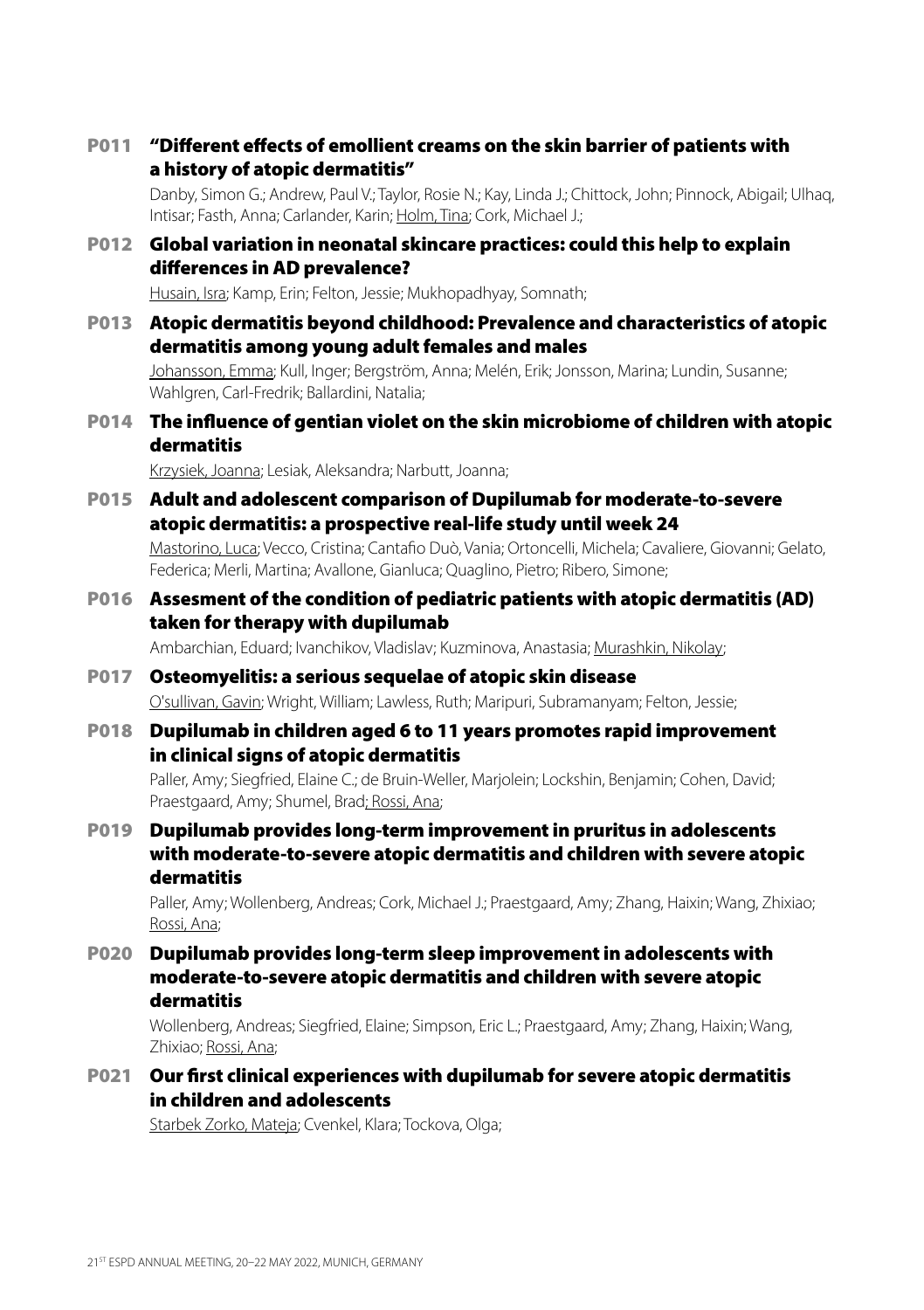

### P022 Ligelizumab in adolescent patients with chronic spontaneous urticaria: results from a dedicated phase 2b study

Staubach, Petra; Alvaro-Lozano, Montserrat; Enis Sekerel, Bulent; Maurer, Marcus; Ben-Shoshan, Moshe; Drollmann, Anton; Bienczak, Andrzej; Porter, Miriam; Liu, Tian; Burciu, Alis;

### P023 EARLYemollient: a randomised controlled pilot trial of daily emollient use in children with high risk for atopic eczema

Stölzl, Dora; Harder, Inken; Boraczynski, Nicole; Fonfara, Melina; Schwalm, Carsten; Erkens, Anna-Sophie; Rodriguez, Elke; Kerzel, Sebastian; Kabesch, Michael; Schmitt, Jochen; Fölster-Holst, Regina; Weidinger, Stephan; Emmert, Hila;

### P024 Case report of severe atopic dermatitis in a 5-month-old infant with associated food allergy

Topić, Ivana; Kotrulja, Lena; Lesko, Josip; Malkić Salihbegović, Eldina;

### P025 Burden of Atopic Dermatitis in Infants/Preschoolers From EPI-CARE: An International Survey

Weidinger, Stephan; Simpson, Eric; Silverberg, Jonathan; Barbarot, Sebastien; B. Rossi, Ana; Brignoli, Lysel; Thomas, Ryan; Bansal, Ashish; Chuang, Chien-Chia;

### P026 Tralokinumab treatment substantially improves patient-reported outcomes in adolescents with moderate-to-severe atopic dermatitis at 16 weeks

Wollenberg, Andreas; Blauvelt, Andrew; Soong, Weily; Hong, H. Chih-ho; Leflein, Jeffrey; Bewley, Anthony; Amoudruz, Petra; Moerch, Marie Holst; Soldbro, Lise; Schneider, Shannon; Simpson, Eric; Paller, Amy:

### P027 The disease and family burden of moderate-to-severe atopic dermatitis (ad) in children aged <12 years: pedistad observational study

Paller, Amy; de Carvalho, Vania Oliveira; de Bruin-Weller, Marjolein; Ardusso, Ledit; Lin, Ma; Pasmans, Suzanne; Toldeo-Bahena, Mirna; Gupta, Rajan; Bates, Lauren; Zhang, Annie;

#### P028 Dupilumab treatment efficacy in pediatric patients with a history of infection (LIBERTY AD PEDS, LIBERTY AD ADOL)

Cork, Michael J.; Ong, Peck; Wollenberg, Andreas; de Bruin-Weller, Marjolein; Praestgaard, Amy; Prescilla, Randy; Zhang, Annie;

#### P029 The impact of moderate-to-severe atopic dermatitis in children aged <12 years by race: an analysis of the real-world pedistad study

Marcoux, Danielle; Schuttelaar, Marie-Louise; Antila, Martti; Giachetti, Ana; Toledo-Bahena, Mirna; Kruse, Lacey; Gupta, Rajan; Wang, Zhixiao; Zhang, Annie;

# AUTOIMMUNE DISEASES

P030 Flagellate dermatitis in a child with autoinflammatory disorder successfully treated with colchicine

Al Rawahi, Aya; Al Hosni, Fatma; Abdwani, Reem; Al Musalhi, Buthaina;

#### P031 Cyclosporine as a treatment option for recalcitrant infantile bullous pemphigoid

Bar-Ilan, Efrat; Gál, Andrea Izabella; Solti, Anna; Ferge, Petra Ágnes; Dimény, Tímea; Szalai, Zsuzsanna Zsófia;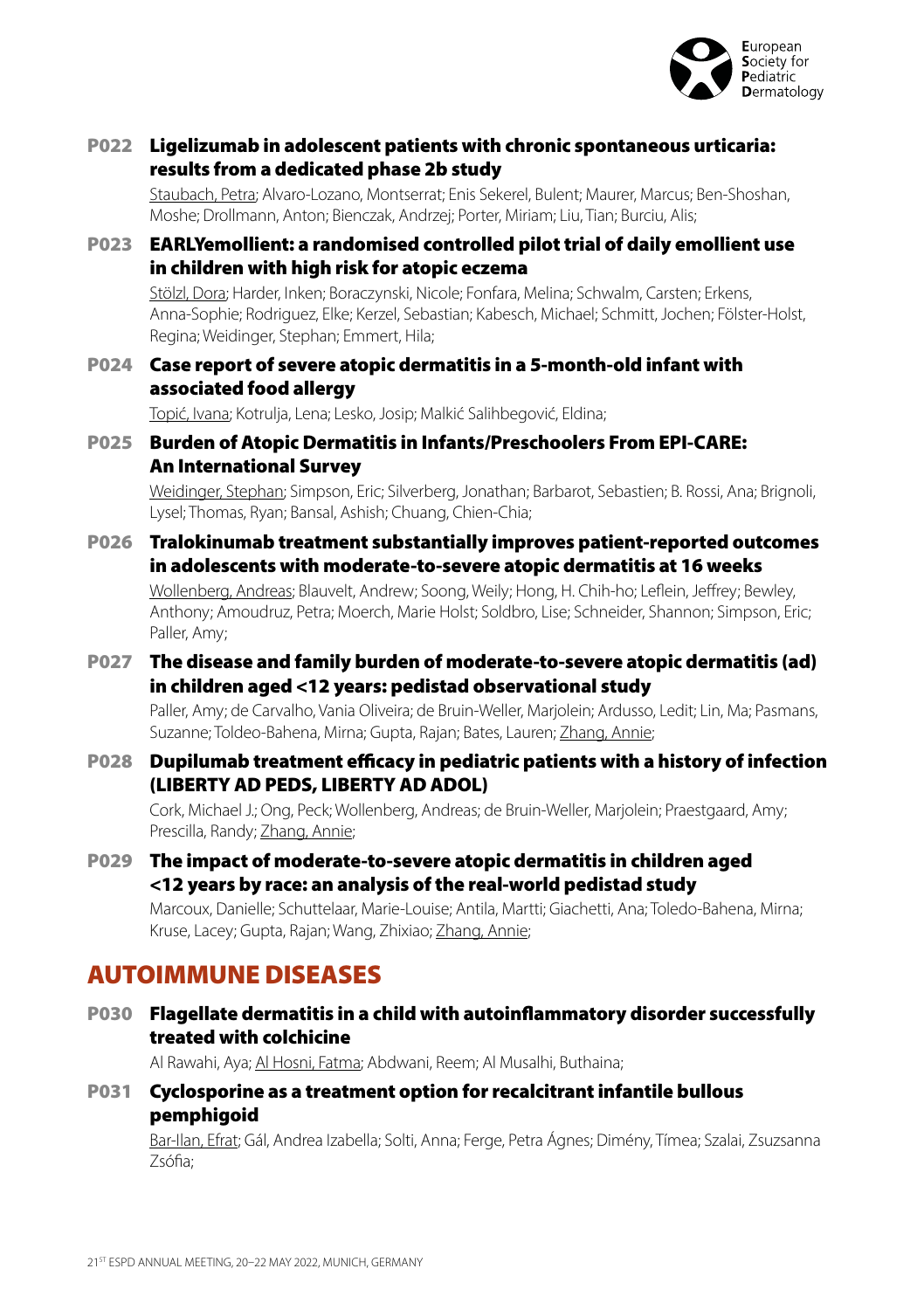- P032 Juvenile dermatomyositis: five new cases during the SARS-Cov2 pandemic Giacaman Contreras, Aniza Wadia; Mir Perello, María Concepción; Ramakers, Jan; Rodríguez Diez, Lucía; Garcías-Ladaria, Juan; Gracia-Darder, Inés; LLull-Ramos, Ana; González-López, Guillermo; Julià Benique, Maria Rosa; Martín-Santiago, Ana; P033 Cutaneous lupus erythematodes in a 2-year old male patient Gruber, Viktoria; Binder, Barbara;
- P034 Cold urticaria in autoimmune thyroiditis Illner, Annekatrin; Fölster-Holst, Regina; Gaffal, Evelyn;
- P035 The National Paediatric Alopecia Areata Registry in Russia: efficacy of dupilumab therapy for alopecia areata in patients with atopic dermatitis

Murashkin, Nikolay; Ivanov, Roman; Epishev, Roman; Materikin, Alexander; Opryatin, Leonid; Savelova, Alena;

# P036 Subacute Cutaneous Lupus Erythematosus in a 4 year old girl

Nasi, Lamprini; Alexopoulos, Alexios; Thanopoulou, Ioanna; Dakoutrou, Maria; Stefanaki, Kalliope; Kanaka-Gantenbein, Christine; Kakourou, Talia;

### P037 Neonatal lupus erythematosus in non-identical twins Ozanic Bulic, Suzana; Gagro, Alenka; Pustisek, Nives; Bulic, Luka;

### P038 Bilateral En Coup de Sabre: A Case Report

Peteln, Irena; Tijana, Orešič Barač; Berce, Vojko; Markelj, Gašper;

P039 Retrospective analysis of childhood and adolescent alopecia areata patients treated with Tofacitinib

Karataş, Gizem; Saricaoglu, Hayriye; Ozturk, Ferdi; Bulbul Baskan, Emel; Yazici, Serkan; Aydogan, Kenan;

- P040 Juvenile connective tissue disease- case series Suresh, Shruthi;
- P041 Coexistence of alopecia areata and scalp psoriasis in an infant, manifesting the Renbök phenomenon

Tsoureli Nikita, Evridiki; Theodoropoulos, Konstantinos; Pappa, Georgia; Tzima, Korina; Bozi, Evangelia; Katoulis, Alexander;

### P042 Epidemiology and treatment of children with Psoriasis: A monocentric analysis

Yan, Andy; Volc, Sebastian;

# BLISTERING/ICHTHYOSIS

### P043 Integrin α3 Mutation Junctional EB Presents with Hypotrichosis and Lacrimal **Obstruction**

Alshihry, Hind; Almohanna, Hind; Alhashem, Amal;

P044 The rare case of epidermolysis bullosa acquisita (EBA) in a 2-year-old girl Ceryn, Justyna; Narbutt, Joanna; Barasińska, Paulina; Sobolewska-Sztychny, Dorota; Skibińska, Małgorzata; Pas, Hendri; Lesiak, Aleksandra;

# P045 Childhood pemphigus vulgaris

Correia, Catarina; Fernandes, Sónia; Soares-de-Almeida, Luís; Filipe, Paulo;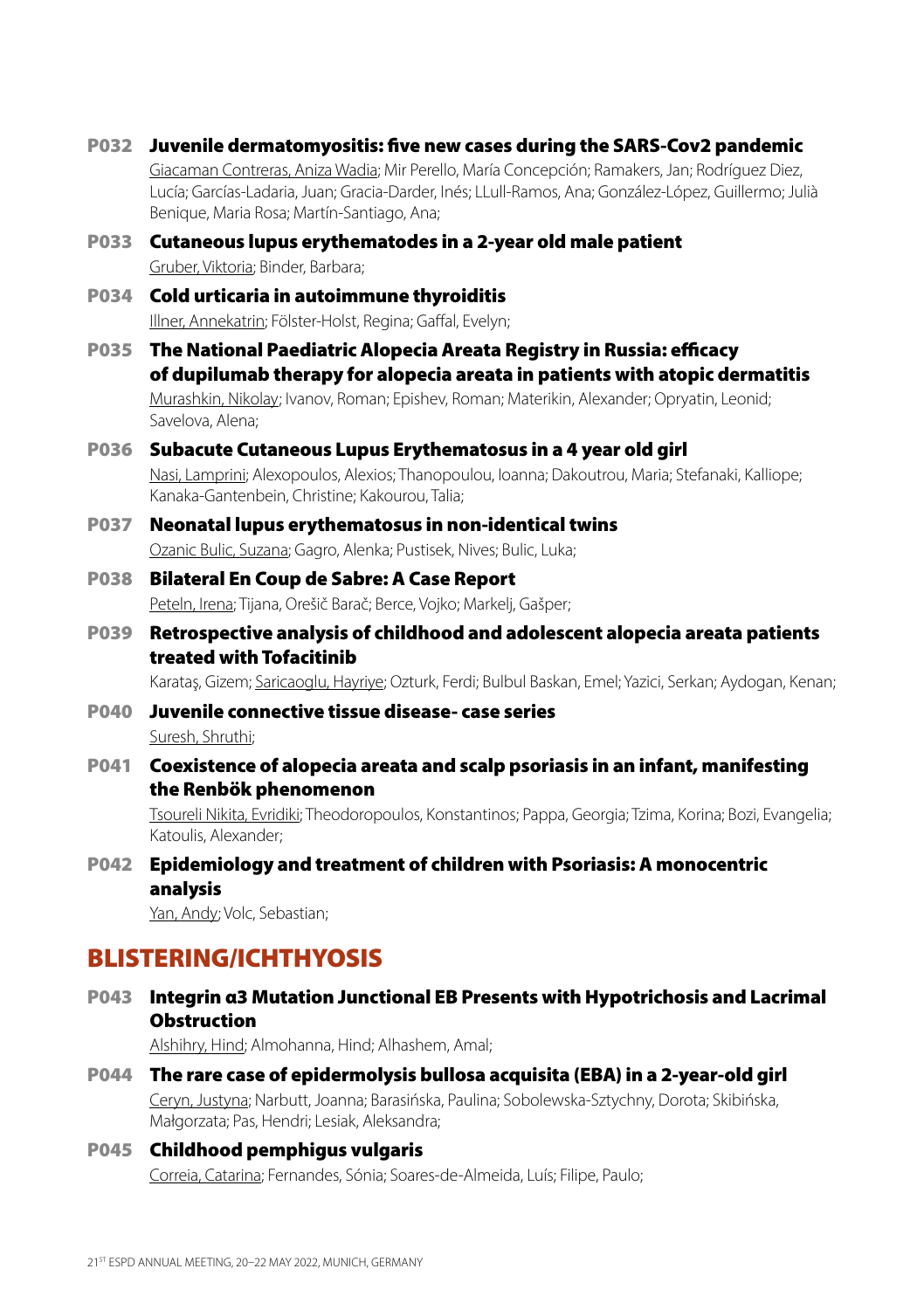

### P046 Pemphigus foliaceus: A case report in a Mexican pediatric patient and review of the literature

De La O Escamilla, Norma Olivia; García-Lira, José Ramón; Villaman-Lugo, Silvia; Palacios-Narváez, Diana Carolina; Toledo-Bahena, Mirna Eréndira; Valencia-Herrera, Adriana María; Mena-Cedillos, Carlos Alfredo; Duarte-Abdala, Mario Rafael; Toussaint-Caire, Sonia; Escobar-Sánchez, María Argelia;

- P047 Residual hypopigmentation in peeling skin syndrome with mutations in FLG2 Gruber, Robert; André, Fiona; Schmuth, Matthias;
- P048 A new case of autosomal recessive ichthyosis-hypotrichosis with phenotypic and genotypic description

Moya Martinez, Cristina Dolores; Lara, Haya Martínez; Dolores, Mendoza Cembranos; Belén, Pinilla Martín; Loreto, Carrasco Santos; Itiziar, Eraña Tomás; Isabel, Lorda; Ángela, Hernández-Martín; Luis, Requena Caballero;

#### P049 Pruritic bullous lesions in a schoolgirl Novoa-Candia, Monica; Niebles, Oscar; Florez, Juliana; Vargas, Laura;

# **GENODERMATOSES**

P050 Cutaneous-skeletal hypophosphatemia syndrome treated with burosumab Abril-Pérez, Carlos; Sánchez-Arráez, Javier; Adell-Sales, Ana; Torres-Navarro, Ignacio; Matoses-Ruiperez, Maria Luisa; Évole-Buselli, Montserrat;

### P051 Caseating cutaneous granulomas and an unsteady gait Alnuaimi, Amel; Parmar, Nisha V; Pakran, Jaheersha; Al Falasi, Amani;

P052 Savior for Xeroderma Pigmentosum Carrier Couple – Case Report of Management Challenge Simplified With Preimplantation Genetic Testing for Monogenic Disorders

Ashraf, Rehan; Ashraf, Raiza; Hari, Ritu;

- P053 A case series of waxy skin with seizures! B, Sunayana;
- P054 Management of acute de-sloughing of the oesophageal lining in patients with Dystrophic Epidermolysis Bullosa – a case series of six paediatric patients

Bageta, Maria; Lopez Balboa, Pablo; Yerlett, Natalie; Rybak, Anna; Petrof, Gabriela; Martinez, Anna E;

P055 Mesenchymal Stromal Cells Infusions in children with recessive dystrophic Epidermolysis Bullosa (MissionEB): a randomised controlled trial

Bageta, Maria; Lopez Balboa, Pablo; Glover, Rachel; Cooper, Cindy; Papaioannou, Diana; Julious, Steven; Dimairo, Munya; Biggs, Katie; Petrof, Gabriela; Martinez, Anna E;

### P056 Bizarre blistering and scarring in infancy

Braun, Tatjana; Vogel, Simone; Tomova-Simitchieva, Tsenka; Hampel, Martina; Potratz, Cornelia; Ghoreschi, Franziska; Wolter, Manfred; Ghoreschi, Kamran; Blume-Peytavi, Ulrike; Vogt, Annika;

#### P057 Multiple cutaneous and skeletal abnormalities in a 9‐month‐ old girl Can, Burçe; Eren, Gizem; Baysak, Sevim;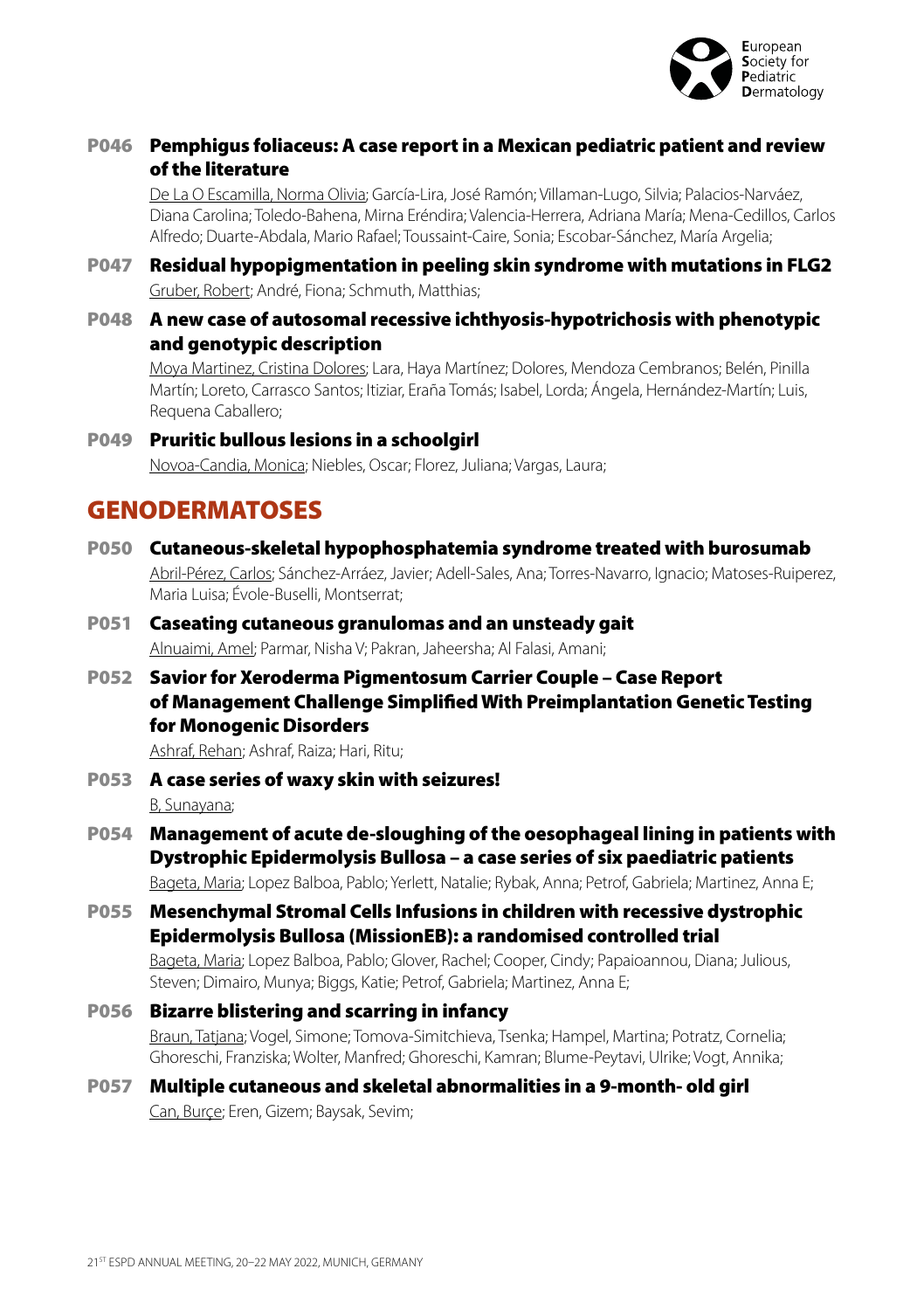- P058 A child with poikiloderma like lesions in search of a molecular diagnosis Engelen, Sofie; Morren, Marie-Anne; Legius, Eric; Spanoudi-Kitrimi, Ifigenia; De Somer, Lien; Wouters, Carine;
- P059 A mosaic form of tuberous sclerosis complex Fossati, Claire; Gallay, Caroline; Ventéjou, Sarah; Morren, Marie-Anne; Christen-Zäch, Stéphanie;
- P060 RASopathies: beyond neurofibromatosis syndrome Iznardo Ruiz, Helena; Boronat, Susana; Bernal, Sara; Torrent, Montse; Puig, Lluís; Roé, Esther;
- P061 Pili torti and multiple facial milia in a 3-year-old-male patient Kurzeja, Marta; Malgorzata, Olszewska; Rudnicka, Lidia;
- P062 A novel Claudin-1 mutation in a child with congenital ichthyosis, neonatal jaundice and pruritus

Mathews, Jerene;

- P063 Clouston syndrome: a rare form of ectodermal dysplasia Morren, Marie-Anne; Fossati, Claire; Christen-Zäch, Stephanie; Pavlova, Olessya; Hohl, Daniel; Roux, Guillaume; Leuenberger, Mathieu; Conrad, Curdin; Giuliano, Fabienne;
- P064 An atypical initial presentation in Darier's disease confirmed by ATP2A2 mutation

Ventéjou, Sarah; Giuliano, Fabienne; Christen-Zäch, Stephanie; Hohl, Daniel; Morren, Marie-Anne;

- P065 Buschke Ollendorff syndrome caused by a rare mutation in LEMD3 Morren, Marie-Anne<sup>;</sup>
- P066 Congenital Pachyonychia (PC-16 subtype) in a 3 year old girl Nasi, Lamprini; Alexopoulos, Alexios; Thanopoulou, Ioanna; Dakoutrou, Maria; Kanaka-Gantenbein, Christine; Kakourou, Talia;
- P067 Pseudoacanthosis nigricans and dysmorphism in a girl Novoa-Candia, Monica; Hernandez, Fabian; Florez, Juliana;
- P068 PERP-related erythrokeratoderma with dermatophytosis

Palencia-Pérez, Sara Isabel; Arteche-López, Ana; Tous, Fatima; Postigo-Llorente, M Concepción; Sanchez-Velazquez, Alba;

P069 A child with multiple granular cell tumours (Abrikossoff tumours) and even more

Pavlova, Olesya; Ventejou, Sarah; De Buys Roessingh, Antony; Hohl, Daniel; Giuliano, Fabienne; Morren, Marie-Anne; Christen-Zäch, Stephanie;

- P070 Congenital palmoplantar keratoderma Pinilla Martín, Belén; Mendoza Cembranos, Maria Dolores; Haya Martínez, Lara; Moya Martínez, Cristina Dolores; Carrasco Santos, Loreto;
- P071 Gorlin-Goltz Syndrome in 12-year-old boy: A exuberant form Simões Porto, Hisabella Lorena; Papazi Alquati, Ellene; Peçanha Leite Froede, Leliane; Andrade Carmello, Ricardo; da Silva Machado, Jorge Ricardo; Queiróz, Amadeu;
- P072 Usefulness of Wood's lamp examination in patients with Griscelli-Prunieras syndrome

Rodriguez-Tejero, Andrea; Ureña-Paniego, Clara; Soto-Moreno, Alberto; Arias-Santiago, Salvador;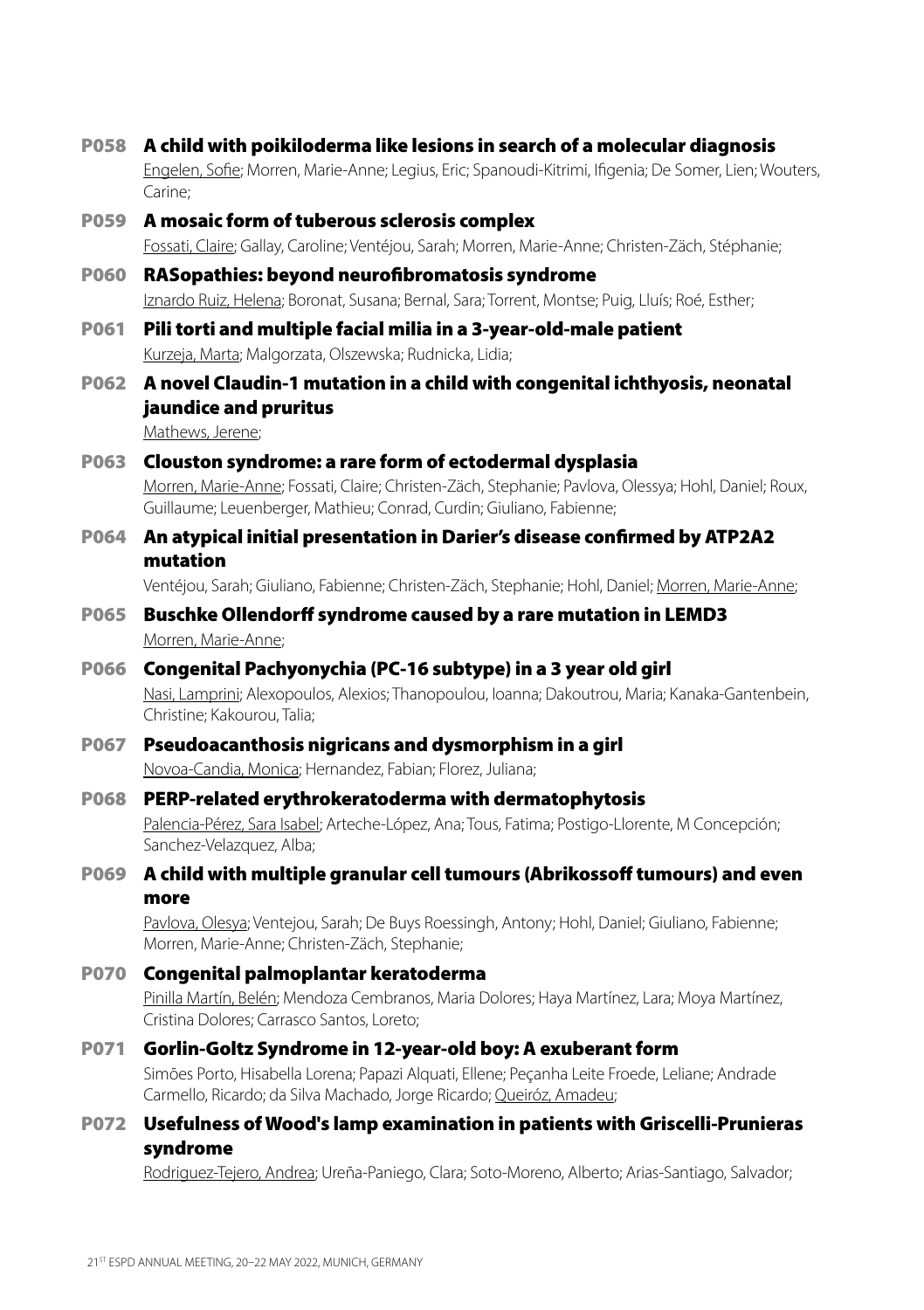

### P073 Importance of ocular manifestations in the diagnosis of Xeroderma Pigmentosum: a case report

Terrasson, Julie; Spanoudi-Kitrimi, Ifigenia;

P074 Renal and urinary tract involvement in children and young adults with intermediate junctional epidermolysis bullosa

Trefzer, Laura; Schwieger-Briel, Agnes; Nyström, Alexander; Conradt, Gregor; Pohl, Martin; Miernik, Arkadiusz; Has, Cristina;

P151 Successful dupilumab treatment of recalcitrant pruritus in a child with peeling skin syndrome type 1

Jamiolkowski, Dagmar; Grothaus, Julia; Ott, Hagen;

P152 Junctional epidermolysis bullosa with pyloric atresia and congenital nephrotic syndrome – Successful multidisciplinary management of a critically ill infant

Jamiolkowski, Dagmar; Mußgnug, Hans; Grothaus, Julia; Drägerdt, Rebekka; Fischer, Judith; Has, Cristina; Kanzelmeyer, Nele; Drube, Jens; Sinnig, Mechtild; Ott, Hagen;

# **INFECTIOUS**

- P075 Hansen's in children: the great masquerader Castelino, Andrea;
- P076 Aspergillus flavus: an emerging pathogen responsible for tinea capitis in children

Chatzi, Alexandra; Pavlidou, Maria; Papadopoulou, Zoi; Roilides, Emmanouel;

- P077 Children with psoriasis infected by SARS-CoV-2 Chiriac, Anca; Luca, Catalina;
- P078 Impetigo management case series Ditu, Ioana; Chiriac, Anca;
- P079 Disseminated BCGitis in a child with no detectable immunodeficiency Lalosevic, Jovan; Bonaci-Nikolic, Branka; Gajic-Veljic, Mirjana; Nikolic, Milos;
- P080 Multiple facial lesions of cutaneous leishmaniasis in an immunocompetent child treated with intravenous liposomal amphotericin B and paromomycin ointment

Lucas Costa, Ana Maria; Marín Cabañas, Irene; Latorre Martínez, Nuria; Escandell González, Inés; Vergara de Caso, Eduardo; Pastor Tomás, Natalia;

P081 Improbable yellow nodules in 7-month-old baby Pepe, Francesca; Salamone, Francesco Paolo; Leuzzi, Miriam; Chessa, Marco Adriano; Neri, Iria;

### P082 Kerion celsi: A single-institution retrospective review from 2006 to 2021 Sánchez García, Verónica; Hernández Quiles, Rubén; Palazón Cabanes, Juan Carlos; Juan Carpena, Gloria; Betlloch Mas, Isabel;

P083 Clinical examination assisted by dermoscopy can enhance the diagnosis of scabies in the paediatric patients with negative skin scrapings

Suru, Alina; Șendrea, Adelina-Maria; Tatomir, Mariana-Diana; Ionescu, Ioana; Sălăvăstru, Carmen Maria;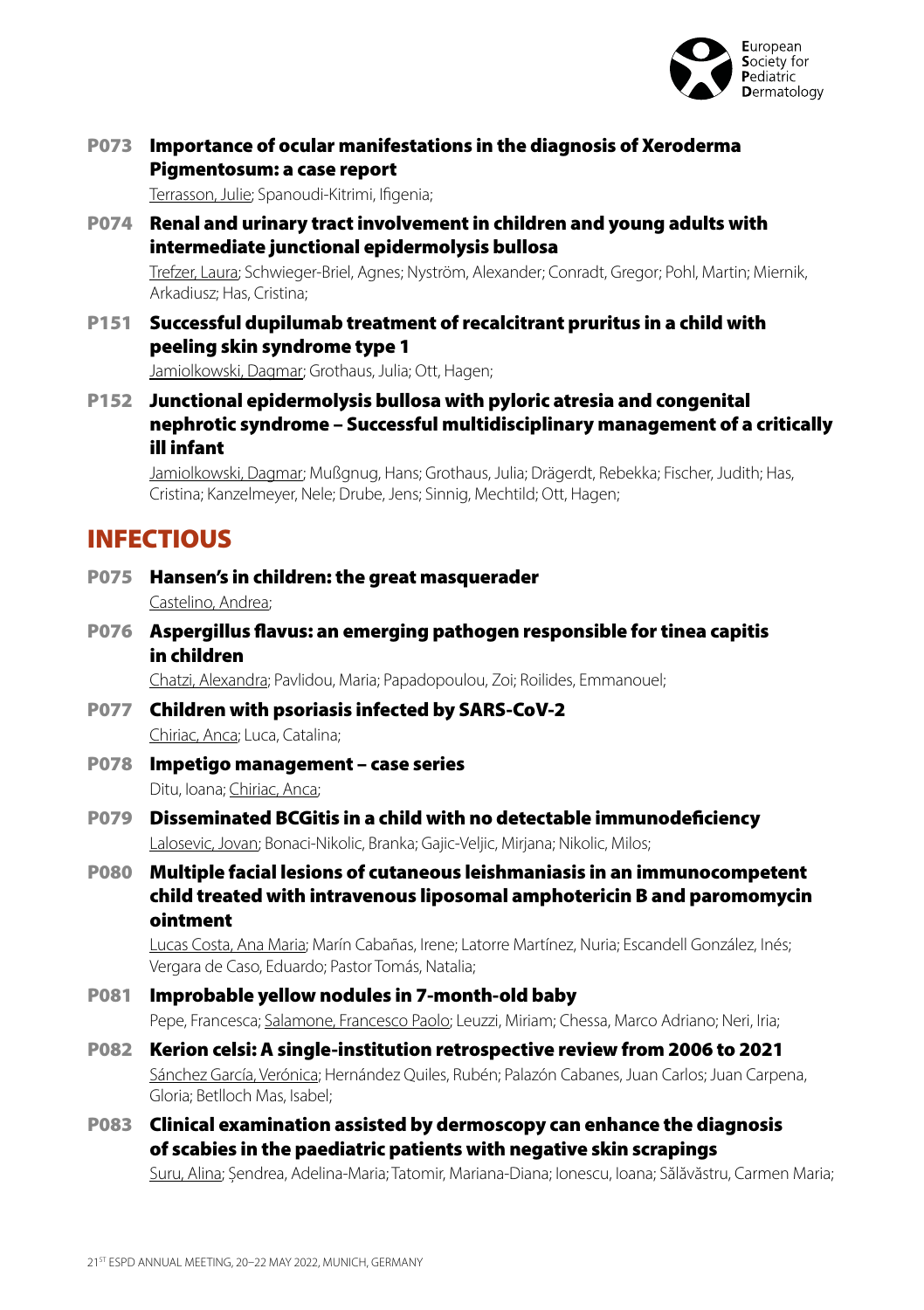# INFLAMMATORY

P084 Morphea en coup de sabre and Parry-Romberg syndrome: when it is written on the face

Barbosa, Joana; Coelho, Miguel; Cordeiro, Ana; Lopes, Maria João;

- P085 Discovering hidden childhood psoriasis through Teledermatology Betlloch Mas, Maria Isabel; Palazón Cabanes, Juan Carlos; Juan-Carpena, Gloria; Laura, Berbegal DeGracia; Begoña, Palazón-Cabanes; Rubén, Hernández-Quiles; Verónica, Sánchez-García; Isabel, Belinchón-Romero; Alejandro, DoCampo-Simón;
- P086 Juvenile xanthogranuloma with bilateral eyelid involvement Cako, Anita; Petrof, Gabriela; Martinez, Anna; Lopez Balboa, Pablo;
- P087 Ultrasound characteristics of Idiopathic facial aseptic granuloma Echeverria Garcia, Begoña; Hernández-Núñez, Almudena; Esteban-Garrido, Eduardo; Guerrero-Torija, Alberto; Vallejo-Ruiz, María de la Soledad; Martínez-Sanchez, Diego; Borbujo, Jesus;
- P088 Recalcitrant pustular psoriasis in a child successfully treated with ustekinumab

Fodor, Annamária; Bar-Ilan, Efrat; Mészáros, Márta; Matkovics, Myrtill; Viktória, Vass; Szalai, Zsuzsanna Zsófia;

- P089 Ulceronecrotic Mucha-Habermann disease successfully treated with acitretin Gál, Andrea Izabella; Bar-Ilan, Efrat; Solti, Anna; Vass, Viktória; Szalai, Zsuzsanna Zsófia;
- P090 Erosive pustular dermatosis of scalp after burning Jacob, Noemie; Hélène, Aubert; Barbarot, Sébastien; Perrine, Ridel; Véronique, Tsimba; Pierre, Perot;
- P091 Progressive hemifacial atrophy. A clinical case with timeline evolution Hernandez Nuñez, Almudena; Martínez-Sánchez, Diego; Vallejo-Ruiz, María de la Soledad; Guerrero-Torija, Alberto; Esteban-Garrido, Eduardo; Echeverriía-García, Begoña; Borbujo-Martínez, Jesús;
- P092 A case of congenital self-healing reticulohistiocytosis in an older child Jayakumar, Sethuparvathy; Patel, Mitesh; Philippidou, Marianna; Tewari, Angela; Duarte-Williamson, Emilia;
- P093 Cracking the limpet: Rupioid psoriasis successfully treated with adalimumab. Kawsar, Anusuya; Hussain, Khawar; Merika, Eirini; Laguda, Bisola; Roberts, Nerys; Morar, Nilesh;
- P094 Trichoscopy as a non-invasive diagnostic method of psoriasis and seborrheic dermatitis on the scalp in children

Kurzeja, Marta; Olszewska, Malgorzata; Rudnicka, Lidia;

P095 Successful treatment with biologics in a paediatric patient with a severe inflammatory skin disease and CARD-14 mutation

Niedźwiedź, Michał; Lesiak, Aleksandra; Skibińska, Małgorzata; Kwiek, Barłomiej; Narbutt, Joanna;

P096 Analysis of the influence of eating disorders with moderate and severe of psoriasis in children

Namazova-Baranova, Leyla; Murashkin, Nikolay; Ambarchian, Eduard; Kuzminova, Anastasia; Ivanchikov, Vladislav; Epishev, Roman; Materikin, Alexander;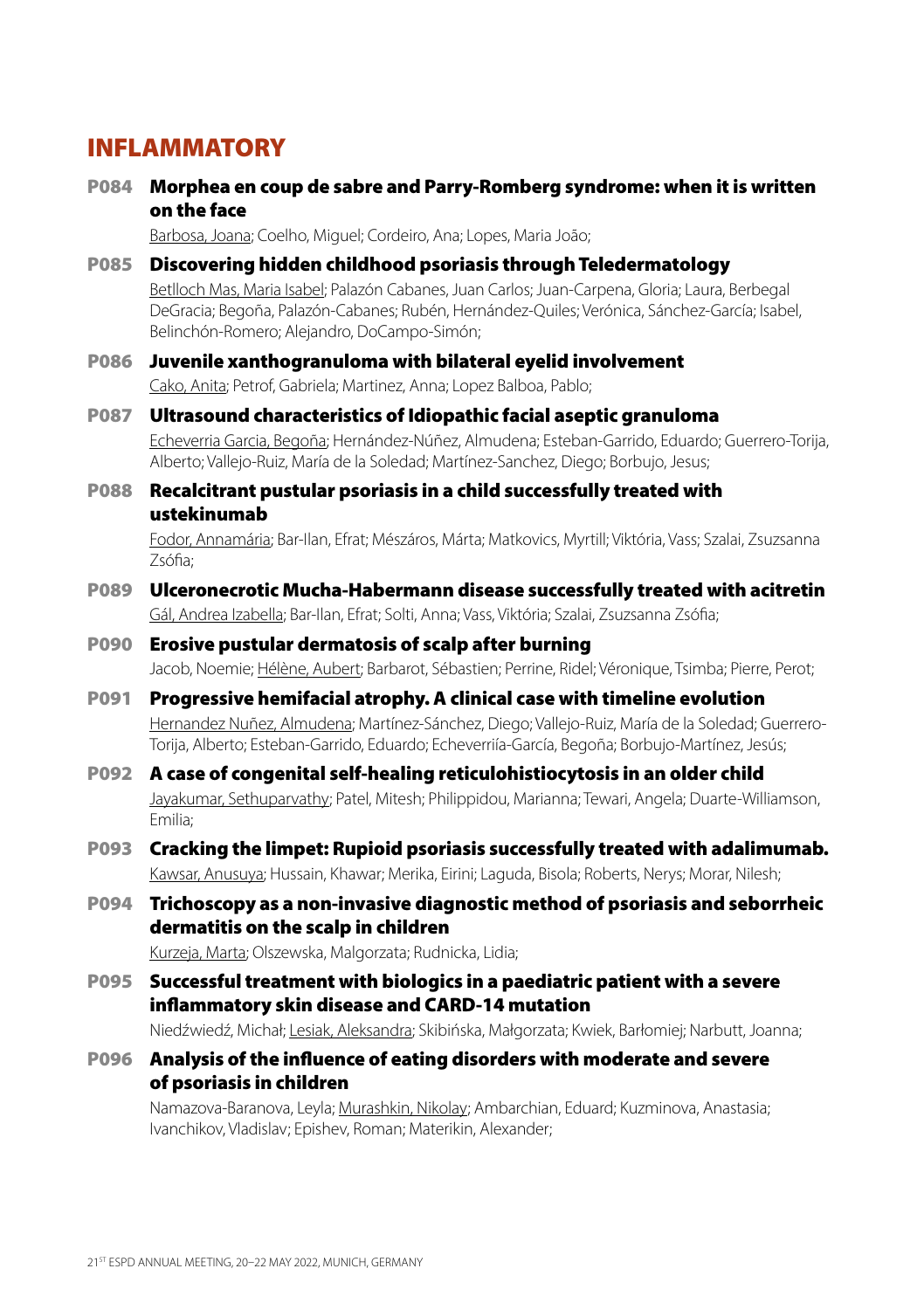

- P097 A qualitative review of online misinformation related to acne vulgaris O'Connor, Cathal; O'Grady, Ciara; Murphy, Michelle;
- P098 Multiple Abscesses on the Scalp Osorio, Sandra; Lemmerer, Raphael; Rappersberger, Klemens; Holzer-Birkenbach, Gregor;
- P099 Granulomatous periorificial dermatitis in a prepubertal girl Poveda Montoyo, Ines; Laforga-Canales, Juan; Agulló-Pérez, Alfredo; Berbegal-DeGracia, Laura; Monteagudo-Paz, Almudena;
- P100 Nephrogenic fibrosing dermopathy in Schimke immuno-osseous dysplasia: a pediatric case

Salamone, Francesco Paolo; Leuzzi, Miriam; Pepe, Francesca; Chessa, Marco Adriano; Bertulli, Cristina; Pasini, Andrea; La Scola, Claudio; Neri, Iria;

#### P101 Acral chilblain-like lesions and psychiatric symptoms: skin manifestations as a diagnostic clue

Sanchez Velazquez, Alba; Arroyo Andrés, Jorge; Caballero González, Montserrat; González Granado, Ignacio; Paredes Ruiz, Diana; Palencia Pérez, Sara; Postigo Llorente, Concepción;

- P102 Psoriasis in children: should we be concerned about comorbidities? Szczegielniak, Magdalena; Lesiak, Aleksandra; Skibińska, Małgorzata; Reich, Adam; Opalińska, Aleksandra; Arasiewicz, Hubert; Narbutt, Joanna;
- P103 Pediatric Hidradenitis suppurativa: a retrospective monocentric study in Slovakia

Vorčáková, Karolína; Péčová, Klaudia; Krošláková, Barbora; Ballová, Anna; Péč, Juraj;

### MISCELLANEOUS

- P104 Bed bugs (Cimex lectularius) infestations in children Chiriac, Anca; Birsan, Cristina;
- P105 Assessment of a new transformative texture massage product in a pediatric population: effect on child, parent and child-parent interaction De Belilovsky, Clarence; Boyer, Gaetan; Pinto, Pedro; Bellemere, Gaelle; Baudouin, Caroline;
- P106 A practical explanation of the INCI cosmetic products list (International Nomenclature of Cosmetic Ingredients)

De Belilovsky, Clarence; Guillaume, Sophie;

P107 Line-Field Confocal Optical Coherence Tomography compared with Confocal Laser Scanning Microscopy: a pilot study on three different age groups

De Belilovsky, Clarence; Boyer, Gaetan; Pinto, Pedro; Barut, Anais; Tavernier, Clara; Pedrazzani, Melanie; Bellemère, Gaelle; Baudouin, Caroline;

- P108 An unusual case of acquired reactive perforating collagenosis Geitoeira, Sara; Soares Cardoso, Sandra; Rato, Margarida; Pimenta, Joana; Cabral, Rita; Antunes, Joaquina; Couto, Maura;
- P109 Trichoscopy as non-invasive diagnostic tool of most common types of alopecia in children

Kurzeja, Marta; Olszewska, Malgorzata; Rudnicka, Lidia;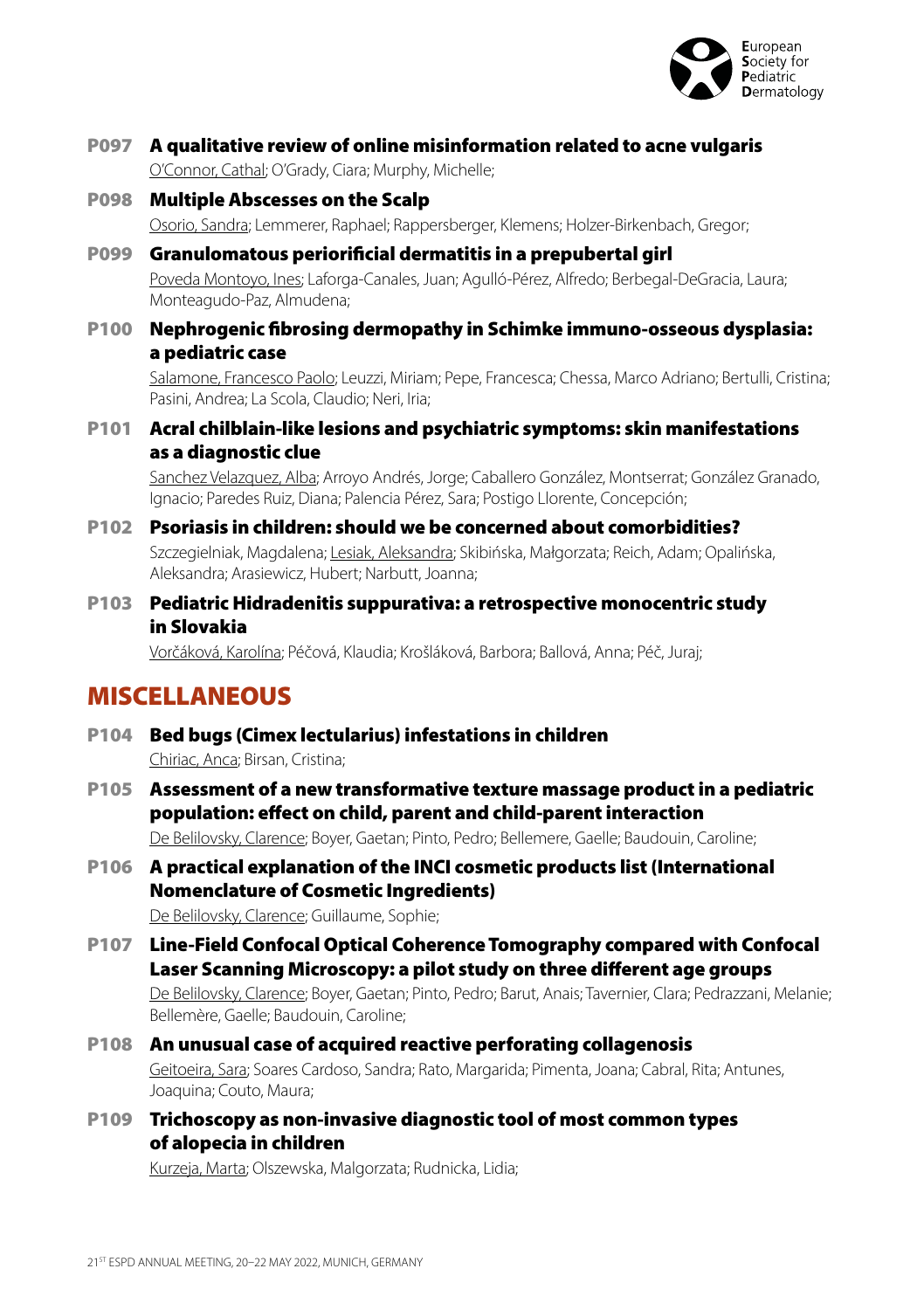### P110 Dermatitis artefacta (DA) induced by eraser – clinical picture and clues for diagnosis

Lehtmets, Ama; Toomson, Tiina;

#### P111 Erythema nodosum secondary to everolimus therapy

Muñiz De Lucas, Arantxa; Sarró Fuente, Claudia; Dradi, Giulia Greta; Menéndez Sanchez, Marta; De la Vega Ruíz, Diego; Griffiths Acha, Joseph; García Zamora, Elena; Pampín Franco, Ana; Naz Villalba, Elena; López Estebaranz, Jose Luis;

### P112 Evaluating parent satisfaction in the use of pediatric Teledermatology

Palazón Cabanes, Juan Carlos; Juan Carpena, Gloria; Sánchez García, Verónica; Hernández Quiles, Rubén; González Ruiz, Alberto Antonio; Berbegal García, Laura; Martínez Miravete, Teresa; Palazón Cabanes, Begoña; Betlloch Mas, Isabel;

P113 Skin picking disorder Pustisek, Nives; Ozanic Bulic, Suzana; Ulamec, Monika;

### P153 A case report – multiple juvenille xanthogranuloma Aziz, Christine; Ali, Mahmud

### **NEONATAL**

P114 Congenital non-blanching generalized purpuric nodules in a newborn. A rare case of Langerhans cell histiocytosis presenting as blueberry muffin baby

Algarra Sahuquillo, Judit; Arteaga-Henriquez, Maria; Ramirez-Conchas, José-María; Santos e Silva Caldeira Marques, Maria-Luísa; Mercader-Salvans, Júlia; Rodríguez-Rodríguez, Rosa-Nieves; Hernández-León, Carmen-Nieves;

### P115 A case of multicentric infantile myofibromatosis limited to the skin in a newborn

Bürgler, Christina; Feldmeyer, Laurence; Meyer-Landolt, Lukas; Haefliger, Stefanie;

P116 Dew drops on newborn skin – congenital miliaria crystallina in the context of maternal SARS-CoV2 infection

Theiler, Martin; Luchsinger, Isabelle; Alvarez, Elena; Rast, Anna Christina; Schwieger-Briel, Agnes; Weibel, Lisa;

# NEOPLASTIC / TUMORAL

- P117 Sinister blue lesions and invisible killer Alnuaimi, Amel;
- P118 Soft tissue tumors in pediatric age: a diagnostic challenge Azaña Defez, Jose Manuel; Plata-Clemente, Sara; Guerrero-Ramírez, Claudia; López-Sanz, Pablo; Alarcón-Molero, Lorena; Nam-Cha, Syong H; Martínez-Martínez, María Luisa;
- P119 Non-Langerhans cell histiocytosis in a child with multi-systemic involvement Cako, Anita; Martinez, Anna; Petrof, Gabriela; Slater, Olga; Opocher, Enrico;
- P120 Calcified nodule of Winer misdiagnosed as verruca vulgaris Chiriac, Anca E.; Vasile, Sturza; Mircea, Betiu;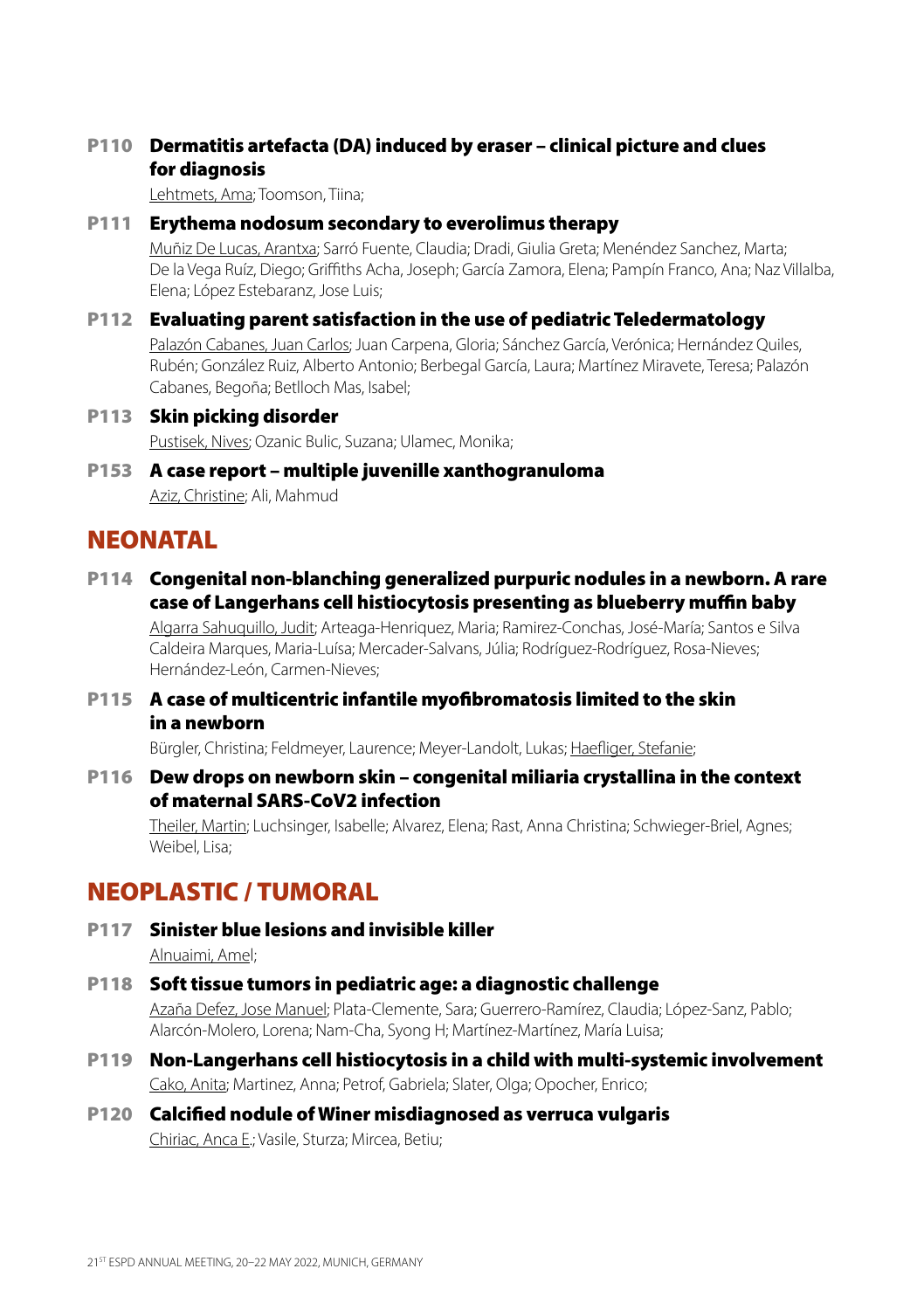

### P121 A challenging case of epidermotropic cutaneous T-cell lymphoma, in a child with pityriasis lichenoides chronica

De La O Escamilla, Norma Olivia; Guillen-Florez, Andrea Alexandra; Amador-Rojero, Manuel Ernesto; Valencia-Herrera, Adriana María; Toledo-Bahena, Mirna Eréndira; Mena-Cedillos, Carlos Alfredo; Escobar-Sánchez, María Argelia; Toussaint-Caire, Sonia; Charli-Joseph, Yann; Salazar-Rojas, Elizabeth; Arroyo-Camarena, Stefanie;

### P122 LMNA-NTRK1 rearranged spindle cell neoplasm in a child

Gajic-Veljic, Mirjana; Bosic, Martina; Lalosevic, Jovan; Lekic, Branislav; Simic, Radoje; Arsov, Biljana; Nikolic, Milos;

- P123 Patience is a virtue disappearing abdominal plaque in an infant Kloczko, Ewa; Merika, Irene; Roberts, Nerys;
- P124 Leukaemia cutis as first manifestation of acute myeloid leukaemia López Balboa, Pablo; Bageta, Maria; Cako, Anita; Palm, Liina; Bartram, Jack; Petrof, Gabriela; Martinez, Anna E.;

#### P125 An intriguing facial nodule in a 18-month child Nogueira, Miguel; Rodrigues, Ana Patrícia; Coelho, André; Machado, Susana;

P126 Congenital multisystemic histiocytosis in a patient with complex cardiac malformation

Queiróz, Amadeu; Constantino, Eduardo; Ribeiro Rodero Cardoso, Mariana; Buzzo, Natália;

### P127 Cutaneous neurocystic hamartoma on the scalp Rodrigues Queiróz, Amadeu José; Eduardo Coronato, Nogueira Constatino;

- P128 Acral pseudolymphomatous angiokeratoma of children: clinical aspects, histopathological avaliation and Mohs surgery as a treatment option Rodrigues Queiróz, Amadeu José; Eduardo Coronato, Nogueira Constatino;
- P129 Lipoblastoma: A rare fast-growing tumor in early childhood Segura Palacios, Juan Manuel; del Boz González, Javier; Sanz Cabanillas, Elena Beatriz; Colmenero Sendra, María; García-Hirschfeld, Juan M.; Ruz Portero, Sara;

# PIGMENTARY DISORDERS, NAEVI AND OTHER MOSAICS

P130 Mongolian Spots – not simple birth marks

Soare, Elena; Chiriac, Anca;

### P131 Visualization of Agminated Spitz Nevi Under Line-field Confocal Optical Coherence Tomography

Christen-Zäch, Stéphanie; Río-Sancho, Sergio; Gallay, Caroline; Ventejou, Sarah;

#### P132 Heterozygous mutation in FGFR2 causing RAVEN, hair heterochromia, and also autism?

Gracia-Darder, Inés; Llull Ramos, Ana; Elisabeth, Vanrell Buse; Giacaman, Aniza; Gómez Bellvert, Cristina; Obrador Hevia, Antonia; Jubert Esteve, Elisabeth; Martín-Santiago, Ana;

#### P133 An "innocent" nodule of tongue

Leuzzi, Miriam; Pepe, Francesca; Salamone, Francesco Paolo; Chessa, Marco Adriano; Neri, Iria;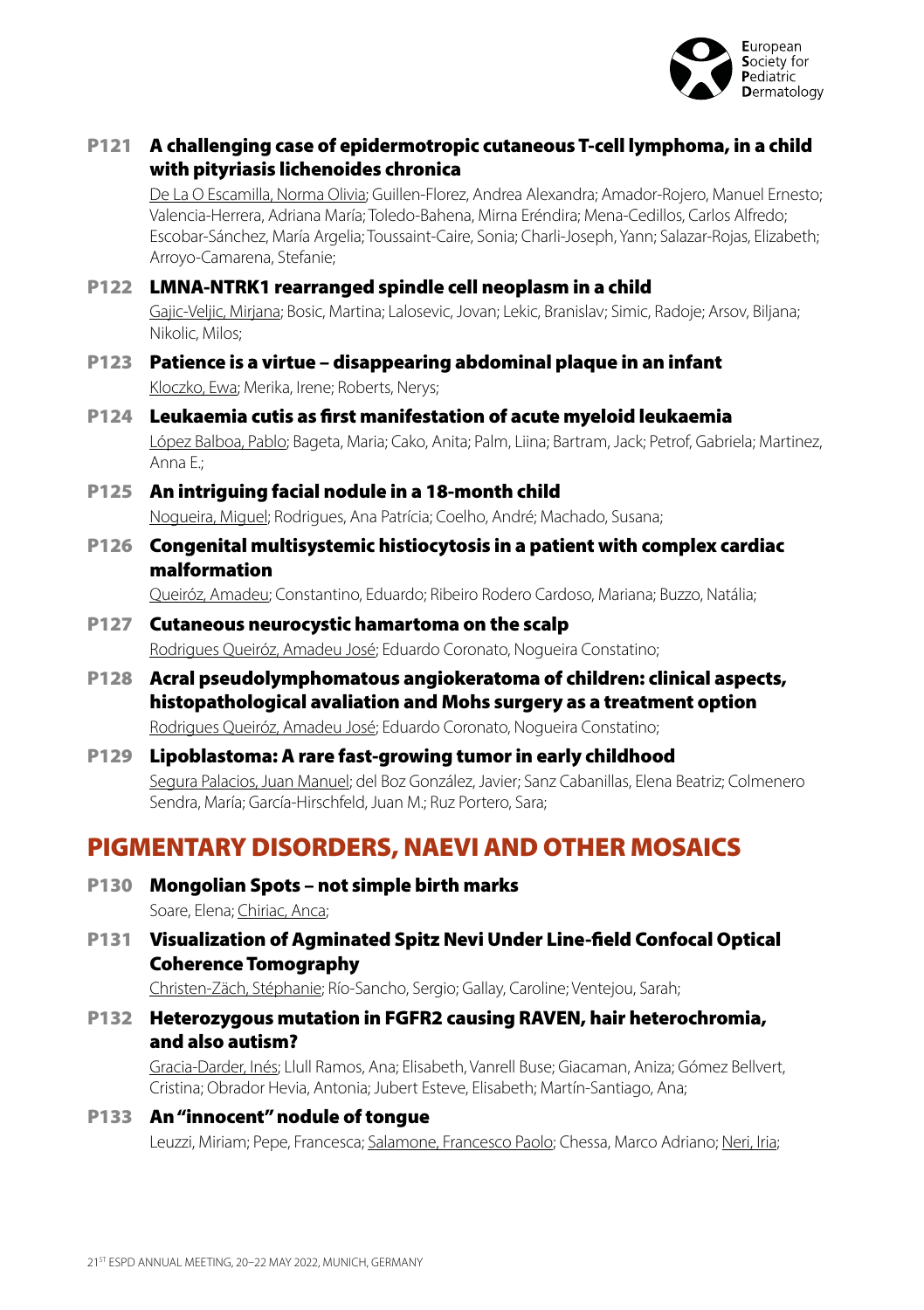P134 A diagnosis out of the blue – atypical dermal melanocytosis associated with mucopolysaccharidosis type II (Hunter's disease)

Alvarez, Elena; Haeberle, Johannes; Luchsinger, Isabelle; Theiler, Martin; Rast, Anna C.; Weibel, Lisa; Schwieger-Briel, Agnes;

P135 Clinical and genetic features in a patient with rare form of cutaneous mosaicism

Dong-Lin, Li; Vasilev, Preslav; Yordanova, Ivelina; Has, Cristina;

### **TREATMENT**

P136 Paradoxical psoriasis induced by anti-TNFα treatment in children in our clinical practice

Casals Andreu, Miguel; López Llunell, Cristina; Adsuar Mas, Jorge; Gamissans Cañada, Marta; Prat Torres, Carolina; Vicente Villa, Asunción;

- P137 Cutaneous Reactions in Pediatric Patients Treated with the Mitogen-Activated Protein Kinase Extracellular Signal-Regulated Kinase Inhibitor Gluck, Mirit; Ben Amitai, Dan; Toledano, Helen; Friedland, Rivka;
- P138 Efficacy and safety of the oral JAK3/TEC inhibitor ritlecitinib in adolescents with alopecia areata: results from the ALLEGRO Ph2b/3 trial

Hordinsky, Maria K.; Hebert, Adelaide; Gooderham, Melinda; Kwon, Ohsang; Murashkin, Nikolay; Tran, Helen; Wajsbrot, Dalia; Takiya, Liza; Zwillich, Samuel H; Wolk, Robert;

P139 Azithromycin: a possible alternative in the treatment of idiopathic facial aseptic granuloma

Segura Palacios, Juan Manuel; Colmenero Sendra, María; Sanz Cabanillas, Elena Beatriz; Fernández Canedo, María Inés;

# VASCULAR ANOMALIES & OVERGROWTH

P140 Line-field confocal optical coherence tomography of pyogenic granulomas in two children

Christen-Zäch, Stéphanie; Gallay, Caroline; Morren, Marie-Anne; Ventejou, Sarah;

P141 Inter and Intra-observer variability in the selection of therapy for infantile hemangiomas among pediatric dermatologists in Spain

Del Boz, Javier; Colmenero Sendra, María; Grau, Mercè; García Doval, Ignacio; Bernabeu Wittel, José; Domínguez Cruz, Javier; Roe, Esther; Bauza, Ana; Feito, Marta; Monserrat García, Maria Teresa;

P142 Long-term esthetic outcome of treatment with propranolol or atenolol for infantile hemangioma

Hermans, Mireille; de Graaf, Marlies; Breugem, Corstiaan; Langeveld, Hester; Mendels, Elodie; Ragamin, Aviël; de Laat, Peter; Rietman, André; Schappin, Renske; Pasmans, Suzanne;

#### P143 Two new cases of Tardive Expansion Congenital Hemangiomas: the importance of long-term clinical follow-up

Juan Carpena, Gloria; Palazón Cabanes, Juan Carlos; Hernández Quiles, Rubén; Sánchez García, Verónica; Botia Paco, Alejandro; Tallón Guerola, Paloma; Niveiro de Jaime, María; Betlloch Mas, Isabel;